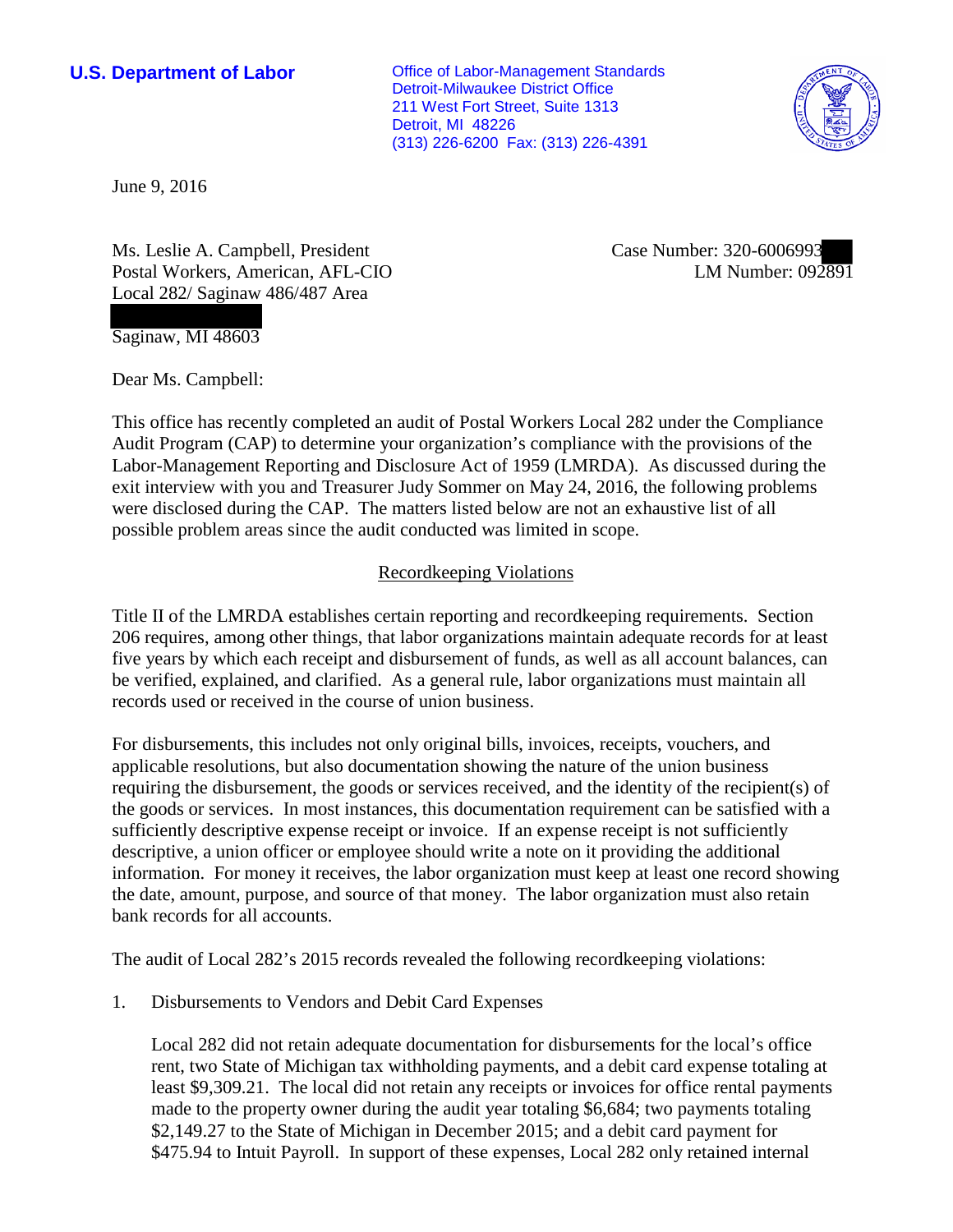vouchers, cancelled checks, and bank statements, which are not sufficient. It was also discovered during the audit that Local 282 does not have a current lease agreement for the local's office. During the exit interview, you and Ms. Sommer indicated that you would contact the union's landlord to obtain an updated copy of the lease for the union's office.

As noted above, labor organizations must retain original receipts, bills, and vouchers for all disbursements. The president and treasurer (or corresponding principal officers) of your union, who are required to sign your union's LM report, are responsible for properly maintaining union records.

2. Failure to Record Retiree Dues

The audit revealed that Local 282 did not adequately record in its receipts records dues paid by retired members during the audit period totaling at least \$1,940.60. Local 282 failed to record any details concerning these receipts in the union's ledgers, such as which retiree paid dues, how much was paid by each individual, the method of payment, etc. Union receipts records must include an adequate identification of all money the union receives. The records should show the date and amount received, and the source of the money. During the exit interview, you and Ms. Sommer stated that the local is able to receive retiree dues payments reports and these reports will be retained by the local.

The audit also revealed that all of the retiree dues payments recorded in the union's receipt records for the retiree checking account were the net difference between the retiree dues payments deposited to the account less the \$3 check image fee charged by the bank for each payment. This process is known as "netting," which is the offsetting of receipts against disbursements and reporting the balance (net) as either a receipt or disbursement. During the exit interview, you and Ms. Sommer stated that you were unaware that former Treasurer was netting the retiree dues payments, and that currently Ms. Sommer does not do this. The total amount of retiree dues received during the fiscal year must be reported as a receipt in Item 43 (Other Receipts) and the check image fees must be reported as disbursements in Item 54 (Other Disbursements). In addition, records must be retained to enable OLMS to verify the accuracy of the figures reported in these items.

3. Failure to Maintain Meeting Minutes

Local 282 did not maintain meeting minutes for the executive board and general membership meetings held in January, February, and October 2015. During the opening interview, you and Ms. Sommer advised OLMS that it is the policy of Local 282 to have disbursements approved by the executive board and recorded in the meeting minutes. During the exit interview, you and Ms. Sommer were unsure why these meeting minutes were not retained as it is the local's policy to maintain all meeting minutes. Minutes of all membership or executive board meetings during which disbursement authorizations are made or union governing decisions are made must be retained, as such records clarify, verify, and support information required to be reported on the LM-3 report.

Based on your assurance that Local 282 will retain adequate documentation in the future, OLMS will take no further enforcement action at this time regarding the above violations.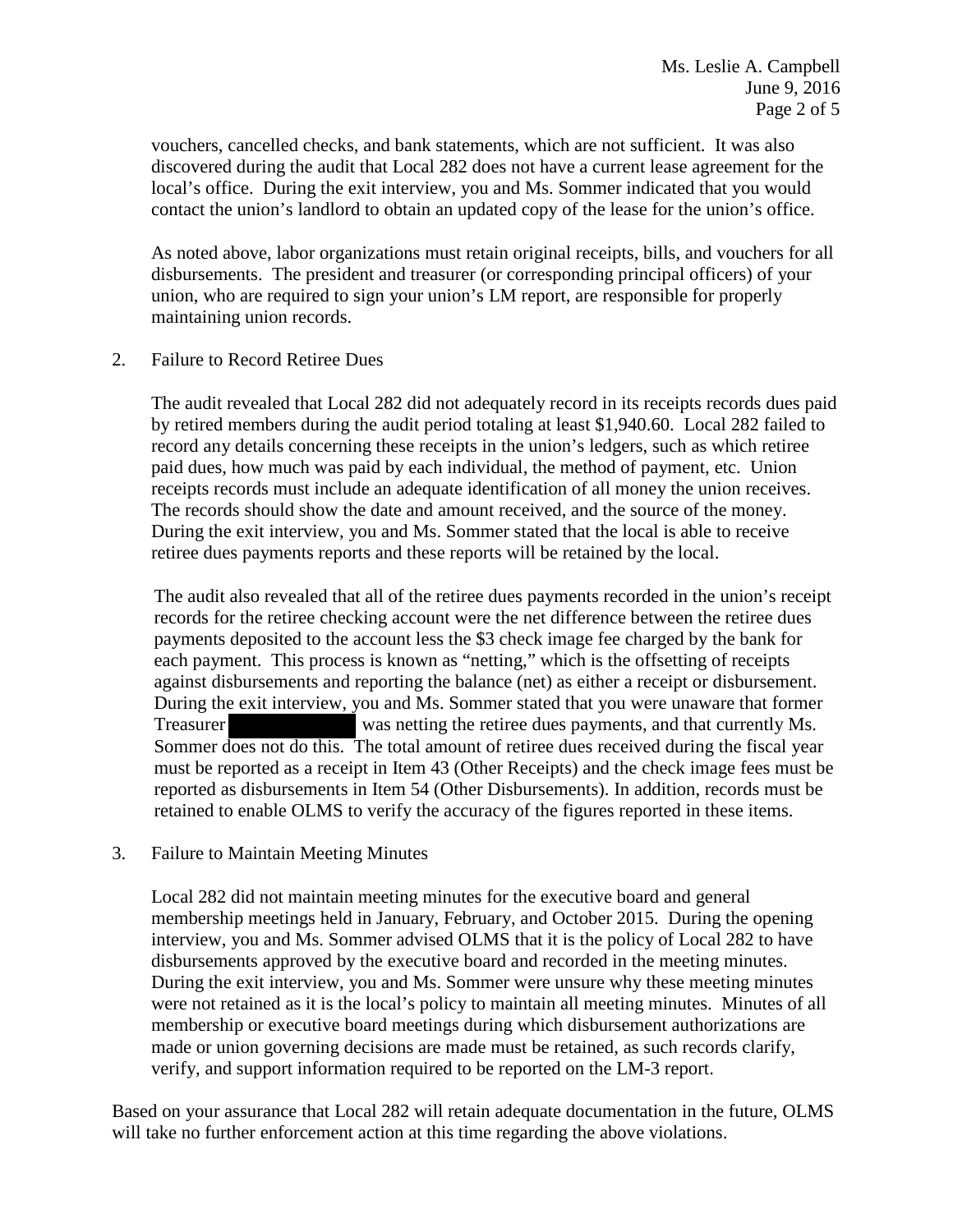Ms. Leslie A. Campbell June 9, 2016 Page 3 of 5

# Reporting Violations

The audit disclosed a violation of LMRDA Section 201(a), which requires that a union submit a copy of its revised constitution and bylaws with its LM report when it makes changes to its constitution or bylaws. Local 282 amended its constitution and bylaws in 2014, but did not file a copy with its LM report for that year. Local 282 has now filed a copy of its constitution and bylaws with OLMS.

The audit disclosed a violation of LMRDA Section 201(b), which requires labor organizations to file annual financial reports accurately disclosing their financial condition and operations. The Labor Organization Annual Report LM-3 filed by Local 282 for the fiscal year ended December 31, 2015, was deficient in the following areas:

1. Officers and Disbursements to Officers

Lodge 282 did not include reimbursements to officers totaling at least \$374 in the amounts reported Item 24 (All Officers and Disbursements to Officers). The expense vouchers maintained by Lodge 282 identifies reimbursed travel expense payments to officers totaling almost \$374, but there were no reimbursed expense payments reported in Column E (Allowances and Other Disbursements) of Item 24 for any of the union's officers. It appears the union erroneously reported these payments in another disbursement section of the LM-3 report.

In addition, Local 282 did not report Vice President Joanna Atkinson as a local officer in Item 24. The union must report all persons who held office during the year in Item 24 regardless of whether they received any payments from the union. However, in Ms. Atkinson's case, the audit revealed that she received approximately \$105 in salary payments and \$164.50 in reimbursed travel expenses. These payments must be reported in Column B (Gross Salary, before taxes and other deductions) and Column E of Item 24, respectively.

The union must report most direct disbursements to Local 282 officers and some indirect disbursements made on behalf of its officers in Item 24. A "direct disbursement" to an officer is a payment made to an officer in the form of cash, property, goods, services, or other things of value. See the instructions for Item 24 for a discussion of certain direct disbursements to officers that do not have to be reported in Item 24. An "indirect disbursement" to an officer is a payment to another party (including a credit card company) for cash, property, goods, services, or other things of value received by or on behalf of an officer. However, indirect disbursements for temporary lodging (such as a union check issued to a hotel for room rent only) or for transportation by a public carrier (such as an airline) for an officer traveling on union business should be reported in Item 48 (Office and Administrative Expense).

## 2. Other Receipts

The audit revealed that Local 282 failed to report an approximate \$244 electronic refund from QuickBooks in Item 43 (Other Receipts). If a receipt does not conform to one of the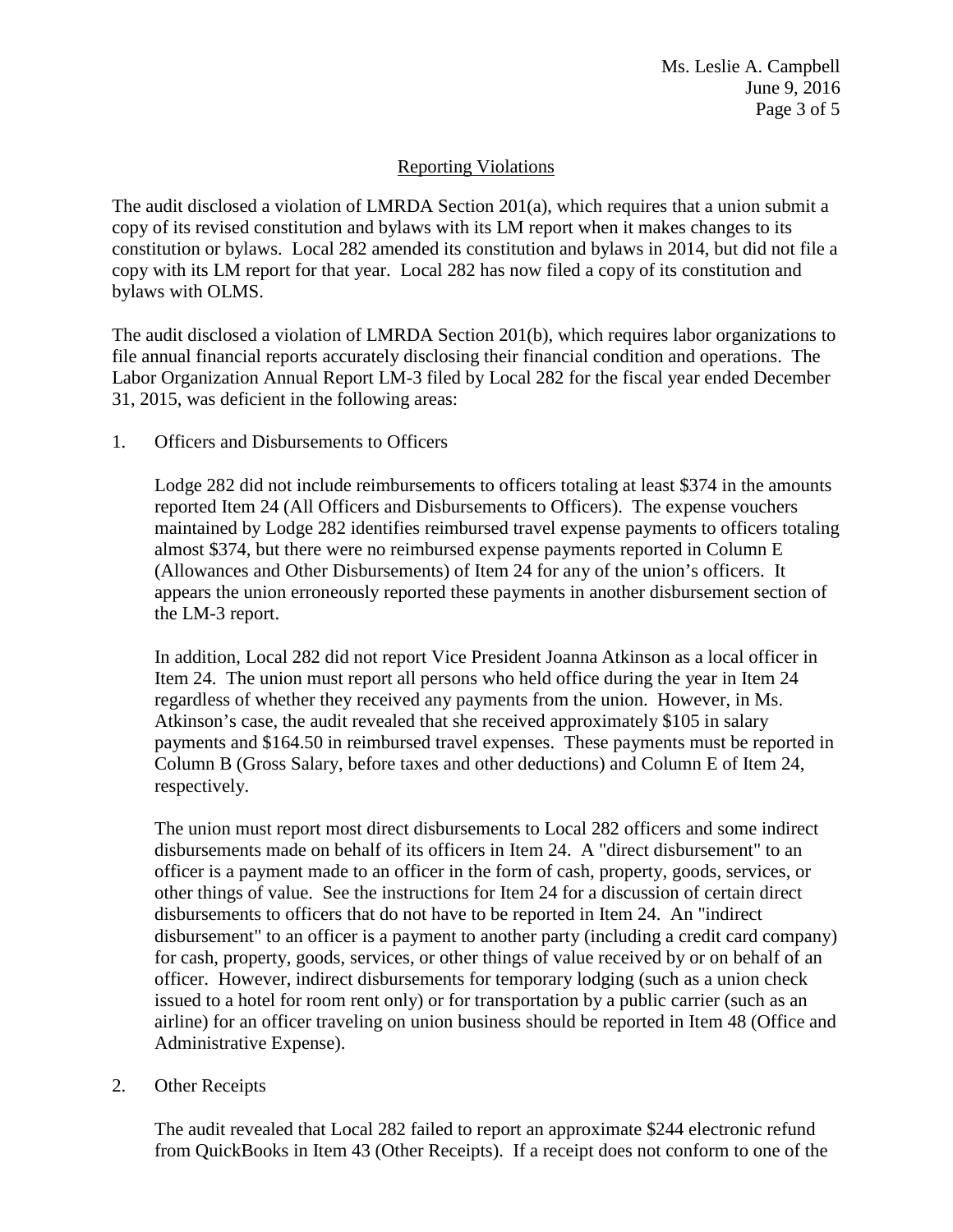defined items in Statement B (Receipts and Disbursements) it must be included in Item 43. This includes refunds, sale of supplies, loans obtained, repayments of loans made, rents, and funds collected for transmittal to third parties.

## 3. Total Disbursements

The audit revealed that Local 282 disbursed funds totaling \$37,152 during the fiscal year; however, Local 282 reported total disbursements of \$28,816 in the Cash Disbursement section of Statement B. During the exit interview, Ms. Sommer stated that the LM-3 report was prepared using the figures provided by and as such, you and Ms. Sommer were unable to explain this discrepancy. It appears that part of this discrepancy can be attributed to the union's erroneous reporting of the total disbursements for Items 48 (Office and Administrative Expense) and 54 (Other Disbursements).

The LM-3 instructions require that the LM-3 be prepared using the cash method of accounting. Under the cash method of accounting, receipts are recorded when money is actually received by your organization and disbursements are recorded when money is actually paid out by your organization. Checks issued at the end of the fiscal year that do not clear the union's checking account until after the start of the next fiscal year must still be reported in the fiscal year that the checks were actually issued.

Local 282 must file an amended Form LM-3 for the fiscal year ended December 31, 2015, to correct the deficient items discussed above. I encourage Local 282 to complete, sign, and file its report electronically using the Electronic Forms System (EFS) available at the OLMS website at www.olms.dol.gov. Reporting forms and instructions can be downloaded from the website, if you prefer not to file electronically. The amended Form LM-3 should be filed electronically no later than June 29, 2016, or submitted to this office at the above address by the same date. Before filing, review the report thoroughly to be sure it is complete and accurate. Paper reports must be signed with original signatures.

### Other Issues

## 1. Two Signatures on Checks

The audit disclosed that 19 union checks were only signed by during the audit year. You and Ms. Sommer advised at the opening interview that the union's policy requires two signatures for checks issued from the union's checking account. A twosignature requirement is an effective internal control of union funds. Its purpose is to attest to the authenticity of a completed document already signed. OLMS recommends that the Local 282 review its disbursements procedures to improve internal control of union funds. Also, each signer should fully understand that his/her fiduciary responsibilities demand that he/she know the purpose and legitimacy of each transaction before signing a check or withdrawal slip.